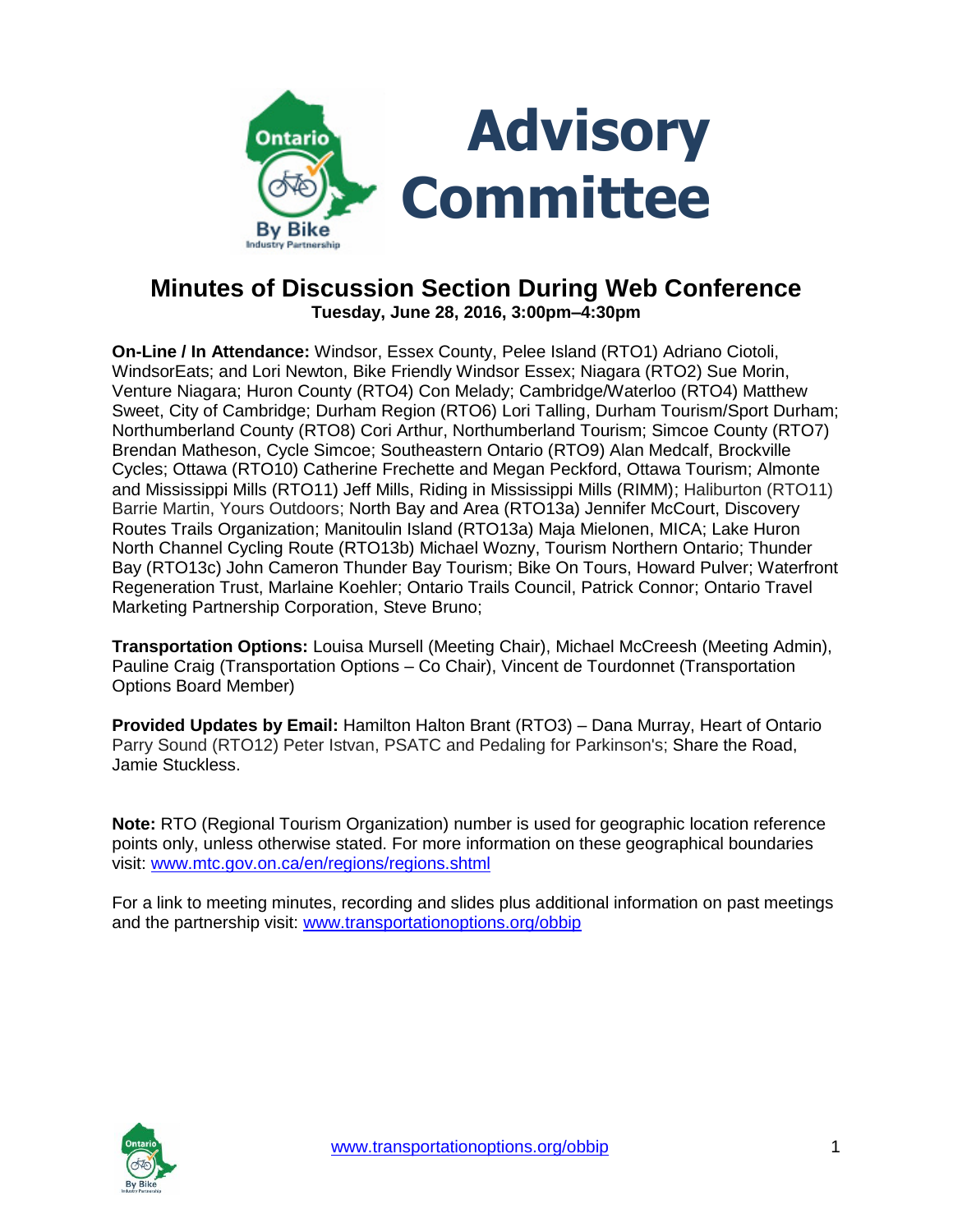# **REGIONAL UPDATES**

#### **Windsor, Essex County and Pelee Island (RTO1) – Adriano Ciotoli, WindsorEats**

- The Herb Gray Parkway Trail currently not open to public and awaiting announcement from provincial government. For info and status visit [www.hgparkway.ca.](http://www.hgparkway.ca/)
- Farm Dog Cycles and WindsorEats have both seen increase in number of participants in bike tours and community rides. Increase in participants from outside of Windsor/Essex County. Most recent Friday Night Lights, weekly bicycle pub crawl saw 150 participants.
- Windsor Open-Streets Festival set for two dates, July 17 & September 18. Detroit Open-Streets Festival also set for September 18. Exploring pilot project to facilitate crossborder ferry services for cyclists and pedestrians.
- Point Pelee National Park opened new trail network in 2016. 24 new Otentiks set to open in 2017, offering a great accommodation options for cyclists.
- Bike the Bridge is occurring again on October 9. Event allows cyclists to ride from Windsor, into Detroit and back over the Ambassador Bridge.
- Gear Up & Go cycling promotional program and marketing materials have been developed by a variety of tourism, transportation and health stakeholders to promote cycling across Essex County. For more information visit [www.gearupandgo.ca.](http://www.gearupandgo.ca/)

#### **Niagara (RTO2) - Sue Morin, Venture Niagara**

- The Port Robinson Ferry service has been saved with secured financing for two years.
- Meetings with Metrolinx regarding Trails-to-GO program. Cycling signage along trail/route from Niagara Falls GO Train Station to Niagara River Recreational Trail.
- Working with Brock University on cycle tourism research aimed at understanding business impacts of cycle tourists on small businesses.
- Held a Niagara Cycling Tourism Summit February 24, 2016. Considered a great success with a strengthening of relationships and partnerships across all stakeholders.
- Share The Road hosting a Bicycle Friendly Community Workshop on July 14. Niagara Region currently has 6 out of 12 municipalities designated Bicycle Friendly by Share The Road.

# **Hamilton Halton Brant (RTO3) – Dana Murray, Heart of Ontario**

- RTO continues to move forward and develop a new cycling route around Hamilton Harbour.
- Have hired a Cycle Tourism Destination Development Specialist now working on a number of product development initiatives.
- Halton Region Cycling Map continues to be popular with consumers.

# **Huron County (RTO4) - Con Melady**

- Huron County is in the process of developing a countywide cycling strategy.
- Huron County Cycling Strategy Working Group hosted a Share the Road CC Bicycle Friendly Communities Audit and Community Engagement Session on May 18 and 19. Strategy scheduled to be received by County Council in November this year.
- Goderich to Guelph Rail Trail (G2G) has landed core funding from government to complete trail connections along the 127km corridor to Lake Huron. The funding, if matched by \$150,000 in private donations, will replace bridging along the length of the trail and establish a traffic free link from the GTA to Ontario's West Coast. Fundraising launched through Indegogo and Tilt targeting \$75,000 each. Donor recognition levels are available as is entry into a "Win a Fat Bike" draw. Visit [www.g2grailtrail.com](http://www.g2grailtrail.com/) for details.

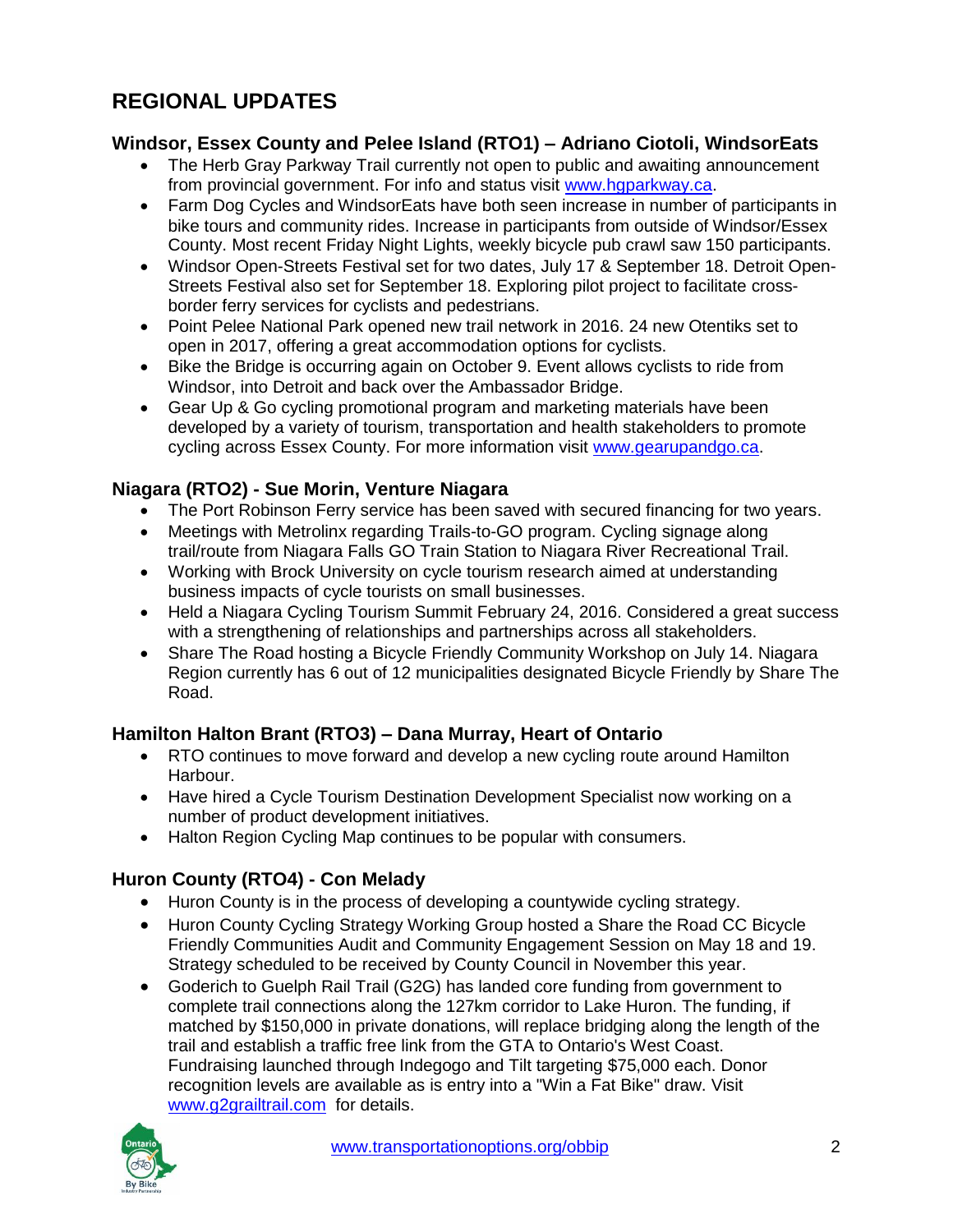# **Cambridge / Waterloo (RTO4) - Matthew Sweet, City of Cambridge;**

- 19<sup>th</sup> Annual Cambridge Tour de Grand a success. Just shy of 3,000 participants. Hosted on June 12 2016.
- Region of Waterloo Cycling Map & Guide 1<sup>st</sup> Version released. Collaboration between the three cities (Waterloo, Kitchener and Cambridge), municipalities and Waterloo Region, as well as Explore Waterloo (Waterloo Region Tourism Marketing Corporation).
- Increasing the number of Bike Valets available to visitors are special events across the Region of Waterloo throughout the summer.

# **Durham Region (RTO6) – Lori Talling, Durham Tourism**

- Ontario By Bike hosted a well-attended Cycle Tourism Development Workshop in Whitby in April. Good cross-section of industry stakeholders with over 50 participants in attendance. Findings from breakout session gave indication of opportunity areas for future.
- \$150 Bike Rack Incentive campaign implemented for businesses that registered with the Ontario By Bike by June 30<sup>th</sup>. Currently have 91 businesses registered as bicycle friendly.
- Updating Durham Cycle Tours Map with feedback from local cycling community
- Central Counties Tourism (RTO6) and Greenbelt Foundation are developing new cycling loop in Uxbridge.
- Working on pilot project with MapYourCity (mobile application) allowing the region to map locations along the Waterfront Trail in Durham.
- Durham Region planning staff are moving forward with integrating Regional Cycle Master Plan with Transportation Master Plan.
- Cycle Durham working on a new cycling communication strategy.

# **Simcoe County (RTO7) - Brendan Matheson, Cycle Simcoe**

- Cycle Simcoe was developed through an Ontario Trillium Foundation grant. It is now under Tourism Simcoe County.
- With cycling routes and maps in place, Cycle Simcoe is moving forward with experience development. In July, Historical Cycling Route (7km) will be launched and feature 4 regional historic sites.
- The Simcoe County Loop Trail is a 160km loop, completely off-road and is being signed and launched in 2017.
- Cycling safety video campaign released through Cycle Simcoe. Four 30-second safety videos were created to help clarify the Highway Traffic Act. [www.cyclesimcoe.ca/safety.](http://www.cyclesimcoe.ca/safety)
- Continuing to improve interactive map with new additions of Ontario By Bike registered businesses.
- Installing 5 new bicycle repair stations throughout the county, including at historic attractions. Currently have 15 stations installed.

# **Northumberland County (RTO8) - Cori Arthur, Northumberland Tourism**

- Northumberland County's GIS staff to catalogue significant grades / hill climbs throughout the county.
- Several downtown locations have asked for 'next steps' on developing cycle tourism. They have been directed to Ontario By Bike's Bicycle Friendly Business Area designation category.

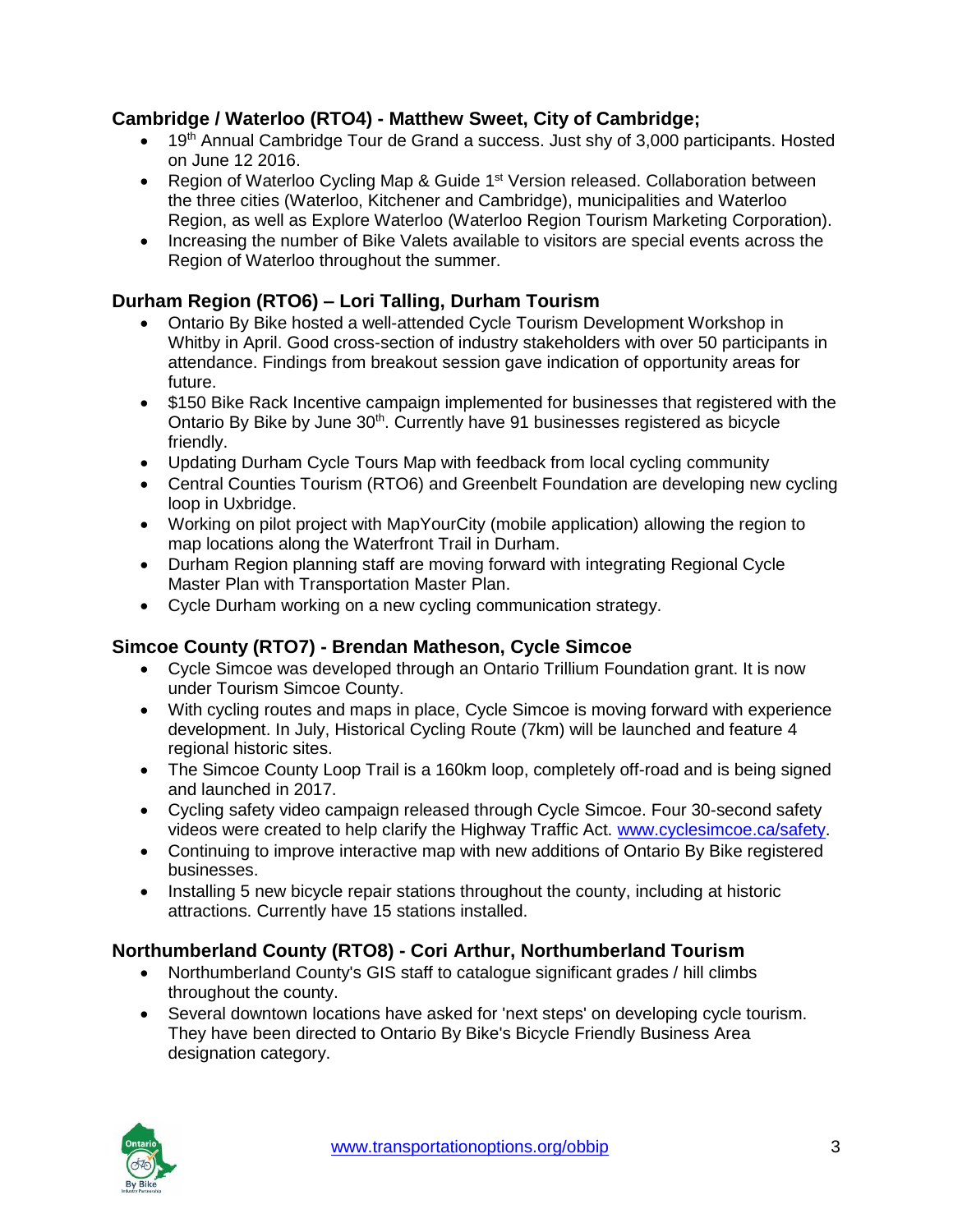- The Town of Cobourg launched a bicycle rental program this summer. Currently renting 14 hybrids and cruisers from beach location. Local map produced as well. More information available at [www.cobourgtourism.ca.](http://www.cobourgtourism.ca/)
- Successfully utilizing drone images (stills) in online marketing/advertising. Tracking of engagement allows Northumberland Tourism to showcase specific attractions (Rainey Gorge Suspension Bridge) in cycle tourism campaigns moving forward.

# **Southeastern Ontario (RTO9) – Alan Medcalf, Brockville Cycles**

- Gananoque has opened new tourism visitor information centre, on the Waterfront Trail with bike rentals and is repurposing a park downtown (and on the Waterfront Trail) to include picnic tables, route maps. Aimed to be a 'meeting place' for cycle tourists.
- Work continues on the interchange of Hwy 137 and the 1000 Islands Parkway to rehabilitate the bridge overpass as well as reconfigure the bridge and interchange to accommodate the St. Lawrence Recreational Trail.
- Discussion between St. Lawrence Parks Commission and local stakeholders regarding improving the western terminus of the St. Lawrence Recreational Trail near Gananoque are underway to improve safety and encourage family access.
- Development of a mountain bike trail network at Jones Creek (along the 1000 Islands Parkway) continues in planning with budget in place.
- Belleville continues implementing cycling network with opening of city bike lanes this spring.
- Infrastructure projects in Brockville aim to improve connectivity into/out of town with new bike lanes (from west) / bike trail (from east).
- Work continues to expand and renovate Brockville's Brock Trail multi-use network, with current additions underway that will link Waterfront Trail along the River, through the city to the northern edge and to the Mac Johnson Wildlife Area and its 11km of trails.
- Frontenac Arch Biosphere renovated offices, just west of the Ivy Lea Bridge, are now also a tourism office with visitor info, maps, and public washrooms.
- New tour operator offering cycling and pedal/paddle tours on Rideau Heritage Route. More information at [www.rideautours.ca.](http://www.rideautours.ca/) They're also working with AHOY Rentals in Kingston to coordinate a shuttle service for those looking to paddle or cycle just one direction along the Route.
- Group shuttle and luggage transfer services in Eastern Ontario available through The Country Shuttle [\(www.thecountryshuttle.com\)](http://www.thecountryshuttle.com/).
- New bike rental locations (Ideal Bikes) opened in Wellington (PEC).
- Kingston By Bike offering guided historic tours of old Kingston.
- The 2<sup>nd</sup> Annual Thousand Islands Gran Fondo set for September 11. [tigranfondo.com](http://www.tigranfondo.com/)
- Heritage Bikes and Rentals in Perth now offers bike rentals, route maps and guided tours (town, countryside or "cultural"). See: [www.heritagebikesandrentals.com/bike](http://www.heritagebikesandrentals.com/bike-rentals/)[rentals/](http://www.heritagebikesandrentals.com/bike-rentals/)
- Effort is underway to expand the number of Ontario By Bike registered locations in Brockville, with preliminary discussions between Downtown BIA and Ontario By Bike occurring.
- Lennox & Addington have successfully implemented paved shoulders policy for all county roads and have an extensive selection of mapped cycle touring routes through the county (see [www.countytrails.com\)](http://www.countytrails.com/), "Discover L&A Ride" on Sept 24 will be an organized tour with stops at breweries, historic places, wineries and more. [www.DiscoverRide.ca.](http://www.discoverride.ca/)

# **Ottawa (RTO10) - Catherine Frechette & Megan Peckford, Ottawa Tourism**

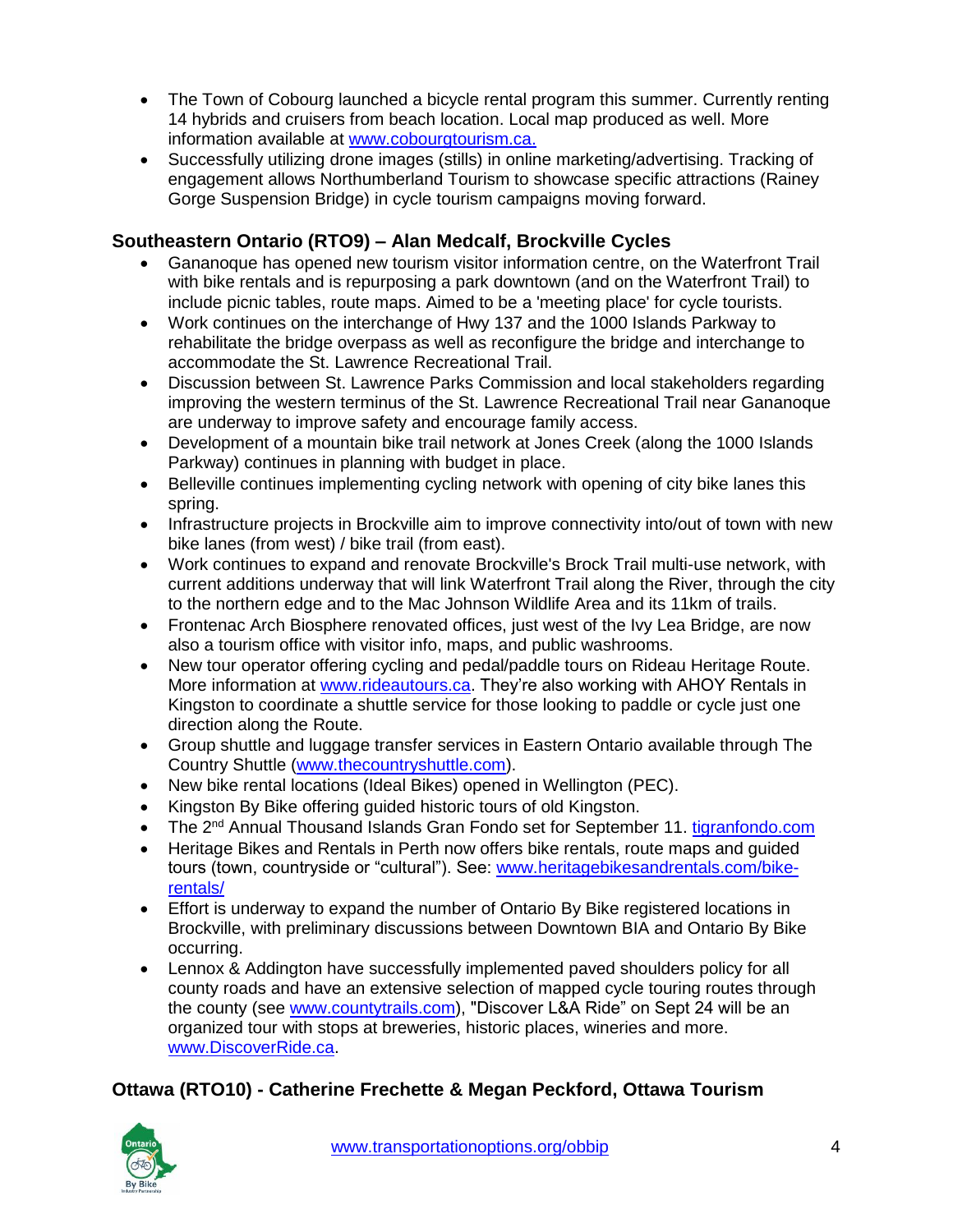- Partnering with City of Ottawa with Ottawa Centre Eco-District to develop a new halfday, self-guided cycling tour titled 'Capital Cycle Tour' along bike pathways. This is included on 'Counter-Top Maps' and made available at hotels, attractions and conference venues across Ottawa.
- Partnership with Prescott-Russell, to expand membership and develop rural tourism product offerings. Cycling will be a key component.
- Exploring shuttle service through pilot project with ParkBus from Ottawa to Gatineau.
- City of Ottawa is developing 10 new rural cycling routes and 4 urban cycling routes.
- Working to improve the cycling-related webpages on Ottawatourism.ca to add cycling content, web links and downloadable pdf maps.
- Receiving an increasing number of consumer calls regarding the lack of bike transportation (baggage car) on rail service to Ottawa. Looking to collaborate to create strong voice for advocating for improved services for cyclists.
- National Capital Commission's car-free Bike Sundays on Sir John A. Macdonald Parkway (9km) Colonel By Drive (8km) continue to be offered. Popular with cyclists.
- Bike tune-up stations installed this summer along bike pathways by City of Ottawa's Public Health Department.
- Ottawa hosted the Canadian Road (cycling) Championship and saw registration double, totaling 400 participants. Will be hosting again in 2017.
- In 2016 and 2017, Ottawa will host the Canadian Triathlon Championships.

# **Haliburton (RTO11) – Barrie Martin, Yours Outdoors**

- Cycle Haliburton is making progress on the implementation of cycling strategy.
- Hosted community bike ride to celebrate Bike Month with local MPP Laurie Scott in attendance.
- Created a new Share The Road campaign this year to raise awareness of revisions to Highway Traffic Act. Print, radio and car magnets among other promotional materials.
- Launched a new Cycle Haliburton website [\(www.cyclehaliburton.ca\)](http://www.cyclehaliburton.ca/), resource for cycling in Haliburton.
- Two local / regional bike tour operators offering product the region, including Bare Bone Cycle Tours and Yours Outdoors.
- Reprint of Cycle The Haliburton Highlands Map.

#### **Almonte and Mississippi Mills (RTO11) - Jeff Mills, Riding in Mississippi Mills (RIMM)**

- Finished hosting the  $8<sup>th</sup>$  annual Mississippi Mills Bicycle Month, including successfully hosting 1<sup>st</sup> annual Vintage Bicycle Show and screening of *Marinoni: The Fire in the Frame* bicycle documentary.
- Completing the "Silver Chain Challenge" a friendly competition between Renfrew County and Lanark County to inspire and promote more active and healthier communities. [\(www.silverchainchallenge.ca\)](http://www.silverchainchallenge.ca/)
- In 2016, Mississippi Mills received the Bronze-level designation as a Bicycle Friendly community through Share The Road. Increasing interest from surrounding municipalities from this designation.
- The Town of Mississippi Mills has completed an Active Transportation Plan and has an Active Transportation Advisory Committee, which is working with Ontario By Bike on a Bicycle Friendly Business Area designation.
- Hosted the third annual Eastern Ontario Active Transportation Summit in Kemptville in May of 2016.
- Continue to distribute a bi-lingual cycling map for Mississippi Mills.

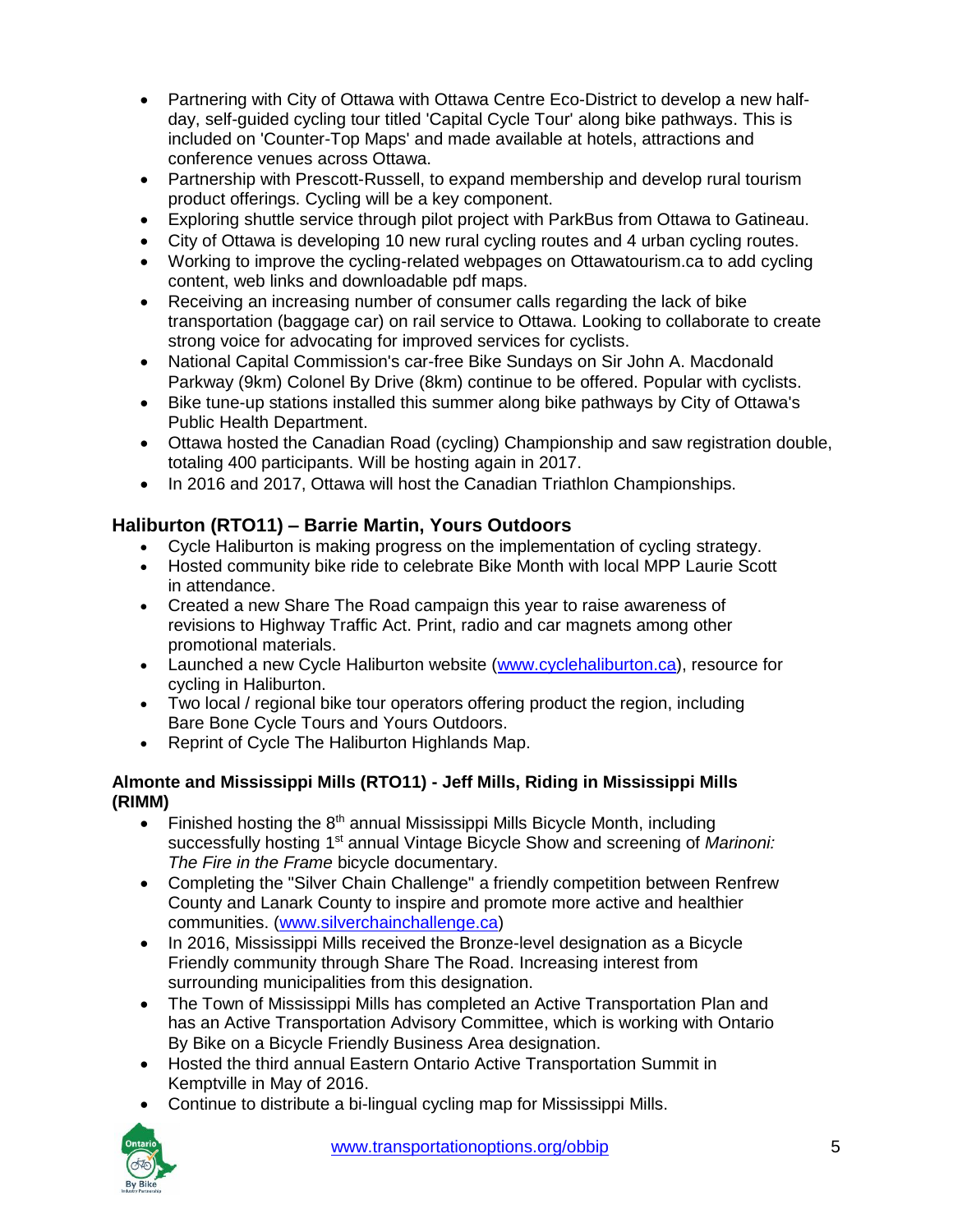- Lanark and Renfrew County have purchased a discontinued CN Rail Corridor from Smith Falls to Mattawa (296km). Cycling supporters organizing to present economic impacts in an aim to encourage corridor as non-motorized trail.
- Discussions with Waterfront Regeneration Trust to explore connecting Deep River to Ottawa through northeast Lanark County as part of the Great Lakes Waterfront Trail.

#### **Parry Sound (RTO12) - Peter Istvan, Parry Sound Area Active Transportation Committee, Pedaling for Parkinson's**

- New website for Get Outdoors Parry Sound (GOPS) promoting cycling, hiking, walking, and all things outdoors in the Parry Sound area. [www.goparrysound.com](http://www.goparrysound.com/)
- Day passes or memberships for cycling at Georgian Nordic Ski club can be purchased online at our site, or in person at Trysport or Parry Sound Bikes
- Summer Events:
	- July 1 and 2 Mactier Pedal and Play
	- July 9 Summer Sounder MTB race
	- July 15-17, Pedaling for Parkinson's
	- July 23, Xterra Parry Sound
	- Aug 27th, Sun-Stars 8 Hour MTB Race Relay
	- Aug 28, Parry Sound Triathlon

### **North Bay and Area (RTO13a) - Jennifer McCourt, Discovery Routes Trails Organization**

- Voyageur Cycling Route, a 380km cycling route from Deep River to Sudbury along the Ottawa River, Mattawa River, Lake Nippissing, French River and connecting to the Lake Huron North Channel Cycling Route. Feasibility study complete. Seed funding approved by Trillium Foundation for implementation. Goal to complete Trans Canada Trail sections (North Bay to Sudbury) by 2017.
- Branding for route complete, utilizing a bi-lingual route name (Velo Route Voyageur / Voyageur Cycling Route). Preparing detailed maps and coordinating test ride mobile workshops in September.
- Many local initiatives developing including very active Cycling Advocates of Nippissing organization; a family Bike Club; monthly rides including Councillor Rides in North Bay, where local volunteer brings out every one of the city councillors and the Mayor on rides to see best/worst cycling infrastructure in the city.
- Funding received to allow Discovery Routes Trails Organization to implement CAN Bike training and bicycle educational programs.

#### **Manitoulin Island (RTO13a) - Maja Mielonen, Manitoulin Island Cycling Advocates (MICA)**

- Celebrated and sold out 6th Manitoulin Passage Ride.
- Local MPP Michael Mantha now sits as co-chair on the All-Party Cycling Caucus
- Manitoulin and Le Cloche Cycling Route and Roads map 3<sup>rd</sup> edition printed, featuring over 800km of on road cycling routes and 45km of off-road trails.
- MICA was provided an opportunity, by the Waterfront Regeneration Trust, to speak in Espanola to highlight the cycle tourism opportunities for the area as a cross-roads between major cycling routes.
- After partnering with 4Elements Living Arts and local elementary school students to develop site-specific sculptures and cultural installations along cycling routes and trails, MICA unveiled first trailside sculpture.

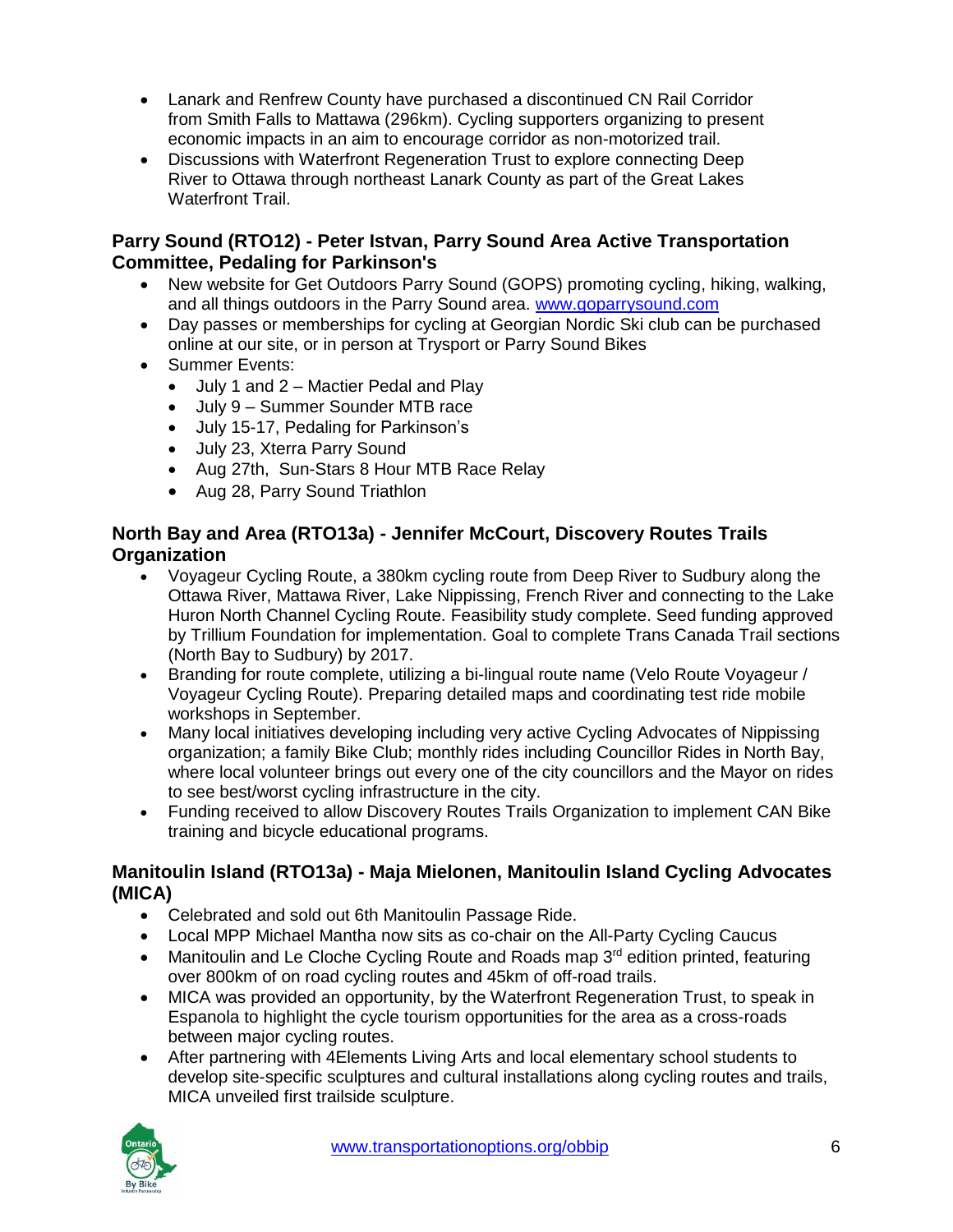- MICA held AGM in May, with quest speaker Jeff Sewell speaking about cycling on rail trails and specifically the development of rail trail between Espanola and Little Current.
- Improved cycling services with two bike rental locations available on Manitoulin Island, one in Kagawong and the other in Little Current.
- MICA launched it's first cycling product titled, "Alvar Treasure Rides," a pilot all-inclusive cycling vacation bike tour, from September 5-9.

# **Lake Huron North Channel Cycling Route (RTO13b) Michael Wozny, Tourism Northern Ontario**

- The Lake Huron North Channel Cycling Route continues to move forward with Waterfront Regeneration Trust leading the project and an expected opening of the route by 2017, including signage and routing.
- The route is a 375km cycling route between Sudbury and Sault Ste. Marie and primarily off Hwy 17. The route traverses 21 communities and 3 First Nations.
- Successful mobile workshop hosted 52 stakeholders from May 29 to June 4.
- Tourism Northern Ontario is developing cycling routes on St Joseph Island and actively building and strengthening partnerships with regional stakeholders

# **Thunder Bay (RTO13c) - John Cameron, Thunder Bay Tourism**

- Thunder Bay Tourism is the RTO marketing lead for Northwestern Ontario.
- Cycle tourism is a sector that is being developed in the city/region.
- Currently conducting an asset inventory of cycling experiences and resources, as well as gap identification for product offerings in city and beyond.
- Currently catalogued 45km of recreational multi-use trails and 30km of active transportation bike lanes in the city limits. An additional 25km of trails at Sleeping Giant Provincial Park, about 50km east of Thunder Bay.
- Looking at private enterprising product development at local ski area, where they have developed gravity track and trails.
- Hosting Caribou Charity Ride, which draws 400+ cyclists as well as 3<sup>rd</sup> annual X-Terra Triathlon in Sleeping Giant Provincial Park – expecting 300+ participants

# **CROSS PROVINCIAL UPDATES**

# **Bike On Tours, Howard Pulver**

- One website combining resources of Bike On Tours and Bicycle Ontario features over 400 Ontario municipalities and cycling resources in each.
- New 7<sup>th</sup> edition of the Ontario Bicycle Touring Atlas produced in 2016. New publisher is Lucid Maps. New routes have been added.
- 9 Packaged Tours now made electronic and available for download including RideWithGPS files. Have been added to GoBicycleTouring.com website.
- Developed Facebook Group called Ontario Bicycle Touring Network, now with 400+ members. People are encouraged to join.

# **Share the Road, Jamie Stuckless.**

- Working on awareness campaign for 1 metre passing law and lights on bikes, with plans to launch print advertisement and video campaign in July province-wide.
- Launching stakeholder consultations in July for feedback on what stakeholders wish to see in CycleON Action Plan 2.0
- Coordinating Greg's Ride: Ontario's Ride for Safer Cycling on September 25 in Milton

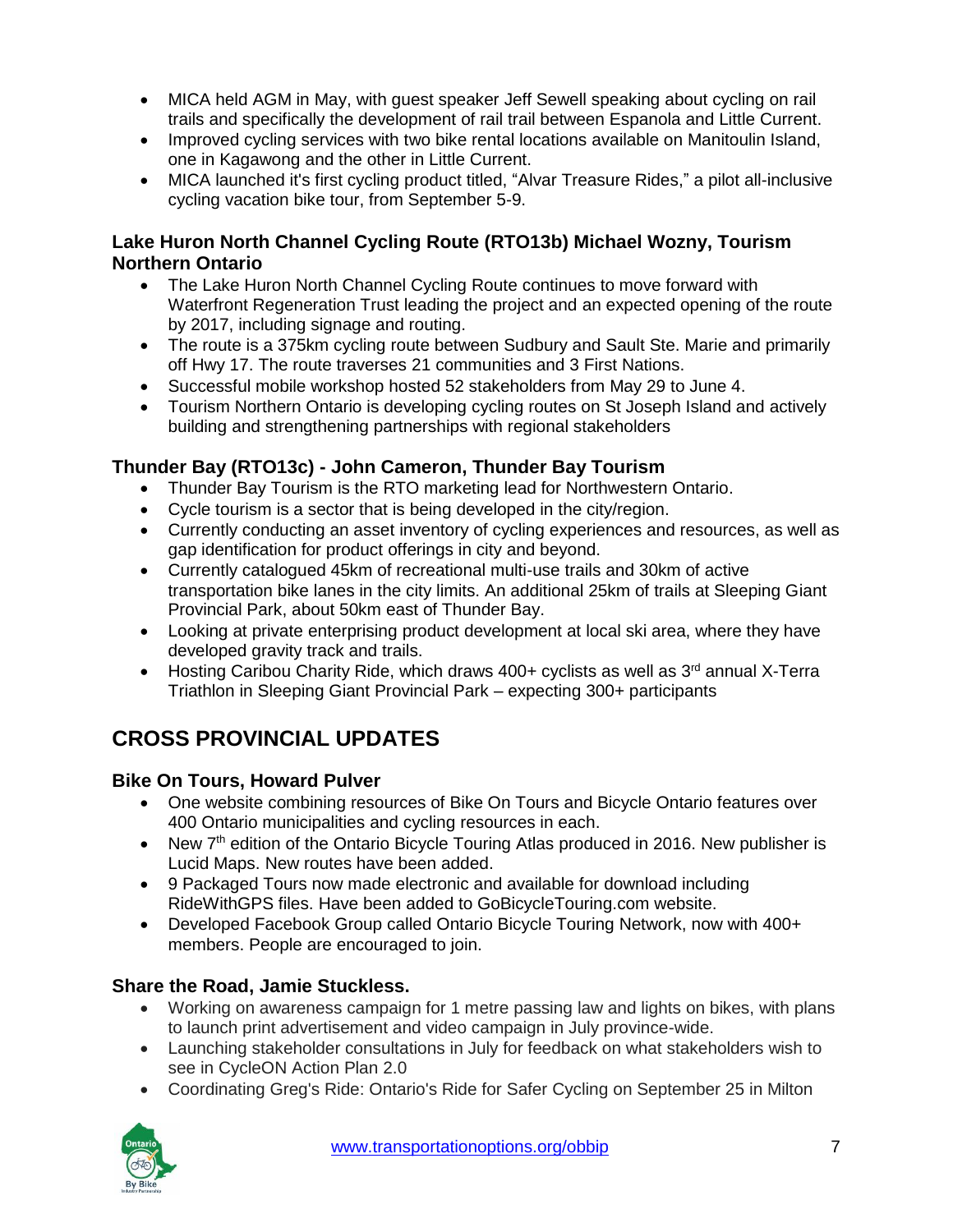Have successfully advocated for inclusion of cycling infrastructure funding in Climate Change Action Plan (\$150 to \$224 million). Details found on pg.63 of Action Plan.

# **Waterfront Regeneration Trust – Marlaine Koehler**

- Attended the Huron County's Share the Road Bicycle Friendly Communities Audit and Community Engagement Session on May 18 and 19.
- Waterfront Regeneration Trust and Metrolinx are working to establish and sign active transportation links between GO Train Stations and the Waterfront Trail. Revealing 10 connections by 2017.
- Working to develop 4 connection routes between the Greenbelt Route and the Waterfront Trail.
- Updated Waterfront Trail Google-based mapping program. Launching in July, this is a smoother and much more accurate representation of the trail and also mobile-friendly.
- New editions of the Great Lakes Waterfront Trail Lake Ontario Mapbook, as well as the Lake Erie and Lake Huron Mapbook were both updated in 2016.
- Great Waterfront Trail Adventure 2016 is sold out. Tour starts in Pelee Island, through Essex County and city of Windsor and celebrating the launch of the Waterfront Trail extension to Grand Bend.

# **Ontario Trails Council (OTC) - Patrick Connor**

- Ontario Trails Council participating in Fun Pass promotion, through Ontario Government.
- Continue hosting successful regional workshops, including Trailhead Georgian Bay, Trailhead Renfrew and Trailhead North Marathon
- Working with a number of Economic Development Offices across province to capture a broad range of economic development strategies in terms of tourism and trails tourism.
- Working on the development of the 111km Kinghorn Rail-to-Trail project Nipigon and Thunder Bay.
- Successful passing of the Supporting Ontario Trails Act, which received royal ascent in Ontario. Ontario Trails Coordinating Committee continues to work in implementation.
- Declaration of Trails Week and Trails Day will be implemented moving forward, as well as Trails of Distinction and best practices framework.
- OTC will be working with Regional Tourism Organizations to development Trails Tourism Action Plans.

# **Ontario Tourism Marketing Partnership Corporation (OTMPC) – Steve Bruno**

 OTMPC is exploring opportunities to execute between 2-5 photography shoots for cycling imagery this year. To be used in promotional materials moving forward.

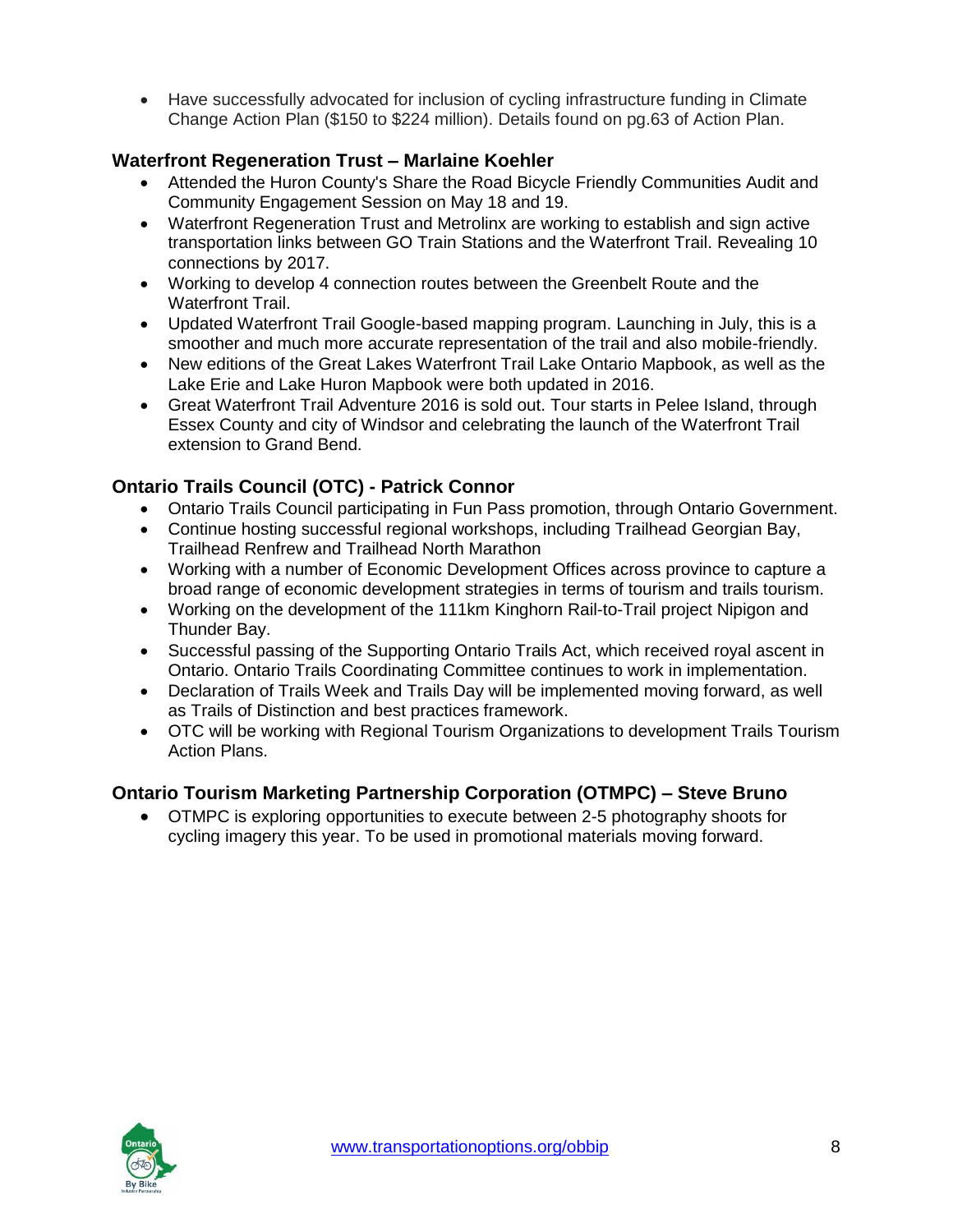# **Ontario By Bike Network / Transportation Options, Louisa Mursell**

Also see slide deck at [www.transportationoptions.org/obbip-ac-june-28-2016](http://www.transportationoptions.org/obbip-ac-june-28-2016)

# **2016 Marketing and Promotions**

- Ontario By Bike Network: now administered in 34 regions, over 1,250 business locations registered under the program.
- 62 workshops have been held with 1,830 workshop attendees.
- Spring 2016 Workshops: Durham Region, Chatham-Kent,
- Fall 2016 Workshops: Network expansion and additional workshops in discussions
- 2016 Site Visits to be conducted at Parry Sound / York Region
- Continued Year-On-Year growth on website traffic in major key indicators (e.g. Users, Page views, Time On Site)
- Consumer e-newsletter database now 7,200+ with averages of 45% open-rates / 25%+ Click-thru rates.
- Attending consumer events 2016: Montreal/Toronto Bicycle Shows, Outdoor Adventure Show, Ultimate Travel Show, Ride for Heart, Bike to Work Day, Epic Tour Halton (Sept.)
- Ontario By Bike exploring digital advertising offering
- Ontario By Bike Rides 2016: Hosting x2 weekend cycling tours with 60+ recreational cyclists creating legacy cycling itineraries in Ontario.
	- June 18-19: Niagara Circle Route South
	- **September 24-25: Simcoe County Rail Trails**

# **2016 Cycling in Ontario / Le vélo en Ontario Publication**

- Online At [www.ontariobybike.ca/2016](http://www.ontariobybike.ca/2016)
	- <sup>37</sup>,000 copies distributed (25,000 in English & 12,000 in French)
	- 9,500 French copies were poly-bagged in [VeloMag.com](http://www.velomag.com/)
	- More than 80% now distributed
	- Distributed at major consumer shows and cycling events; all Ontario Travel Information Centres & regional/local visitor information centres; tourism businesses - accommodations, markets, wineries, attractions; cycling clubs, bike retailers & outdoor apparel stores
	- Email Marketing / Social Media 15,000 impressions and 3,000 + digital 'reads' (*as of June*)
	- Direct mail fulfillment (500+ as of June) through Ontario By Bike
	- **2017 edition production starts October 2016**

# **Cycle Tourism Conference March 2016 –Toronto**

- Held on March 4, 2016 Radisson Admiral Hotel in Toronto
- 160+ conference attendees
- 25 guest speakers + moderators (US, Canada, Ontario)
- **Interactive session to help understand long- and short-term priorities**
- **Opening remarks from Minister & City Councillor**
- **Very positive feedback from attendees**
- Valuable presentation summaries and highlights compiled into 33-page Post-Conference Report available online as well as presentation slide decks from guest speakers available online
	- Download Report or Slide Decks at [www.OntarioByBike.ca/CTC16](http://www.ontariobybike.ca/CTC16)
	- All other research at [www.transportationoptions.org/research](http://www.transportationoptions.org/research)